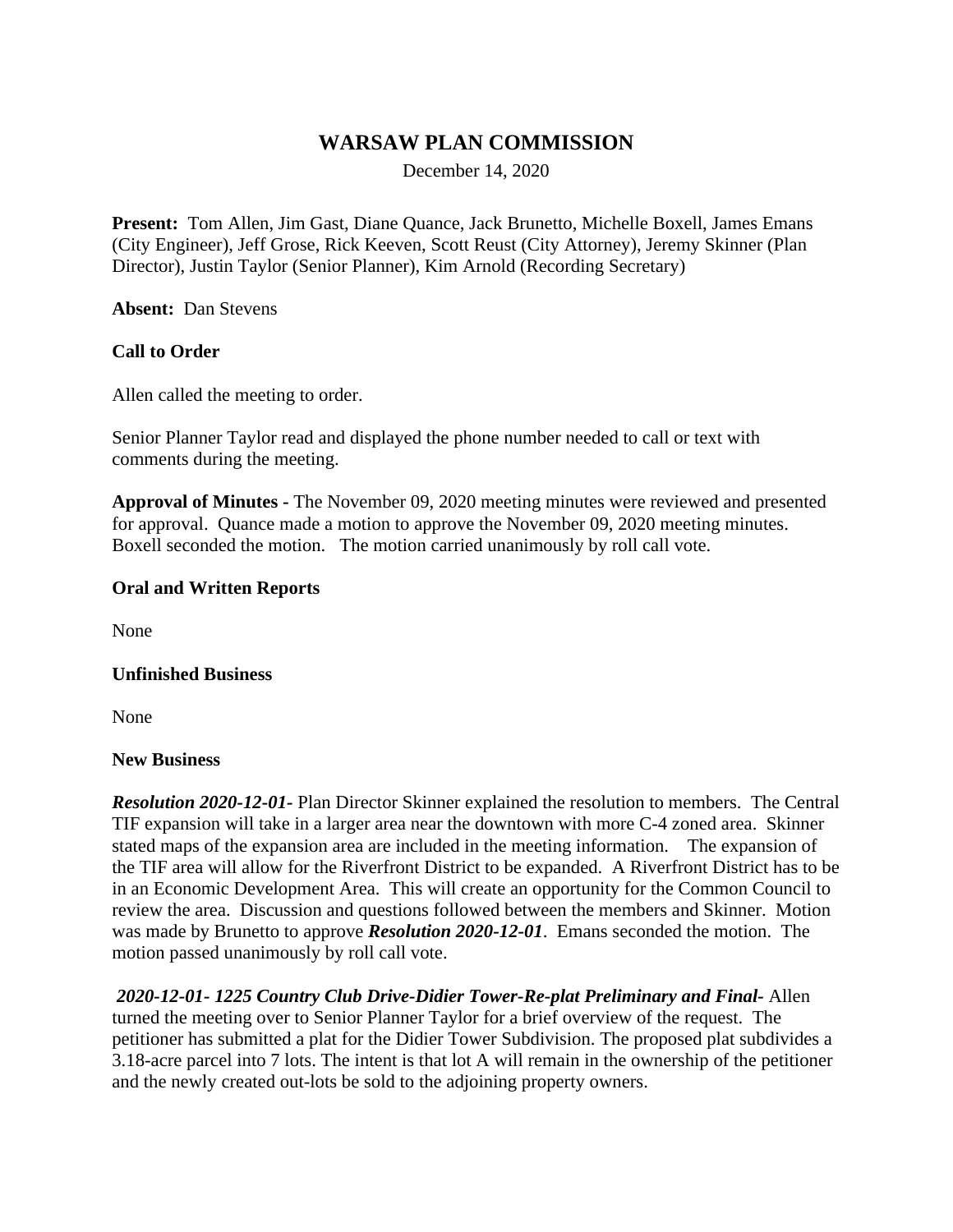Out lot 2 does not meet the size requirements for a lot within an R-1 Zoning District per section 12.0 of the City's municipal code, however, since the intent is not to develop the out lots as standalone lots it is less of a concern. The lack of lot access for some parcels in this subdivision would typically be an issue as well but tethering the out lots to adjacent properties has alleviated this concern.

| R-1 Zoning Regulations |        |
|------------------------|--------|
| Minimum Lot Size:      | 8,750  |
| <b>Without Sewers</b>  | 20,000 |
| Minimum Front Yard:    | 25'    |
| Minimum Side Yard:     | 7'     |
| Minimum Rear Yard:     | 25'    |
| Maximum Lot Coverage   | 45%    |

Even though one of the proposed lots does not meet the minimum size requirements, for an R-1 zoning district and the lot access issues mentioned above, the Planning Department recommends the approval of this plat based on the stipulation that out lots can only be sold to adjoining property owners *(Item 4 of General Notes and Additional Restrictions)*

Since this subdivision does not include the addition of public infrastructure, Taylor recommended that the Plan Commission grant the preliminary and final approval for the re-plat of the Didier Tower Subdivision

Allen opened the meeting to any person wishing to speak in favor or against the petition. Chris McCrea, of John Kimpel & Associates was present to answer any questions or explain the request if needed. Woody Zimmerman, the petitioner, was also present. He stated the property is owned by Kensington Media and does not need that much property. They are selling property to adjacent property owners who are interested. Zimmerman stated there are no plans to develop. Ronald Hunter called in on the telephone to make comment. He stated he lives adjacent to out-lot four and nobody has spoken to him. He stated he is fine if Chandler Williams purchases the lot adjacent to his property after discussion. He asked if there will still be one entrance on Country Club Drive. Taylor stated it would be one entrance. One text comment was received. The text asked about access from Islandview Dr. The person texting then called in by phone. She stated her name, Sue Heuer, and asked if lot six was going to be developed. Taylor explained any type of development would have to meet the requirements of the Building Department. Zimmerman explained access to the radio station would still be made from lot six with a gate and entrance, not a road. She stated she was happy with that explanation. Allen closed the meeting to the public.

Keeven made a motion to approve 2020-12-01 – Preliminary Plat – 1225 Country Club Drive. Emans seconded the motion. The motion passed unanimously by roll call vote. Motion was made to suspend the rules and vote on the Final Plat by Quance. Keeven seconded the motion. The motion passed unanimously by roll call vote. Quance made a motion to approve 2020-12-01 – Final Plat 1225 Country Club Dr. Gast seconded the motion. The motion passed unanimously by roll call vote.